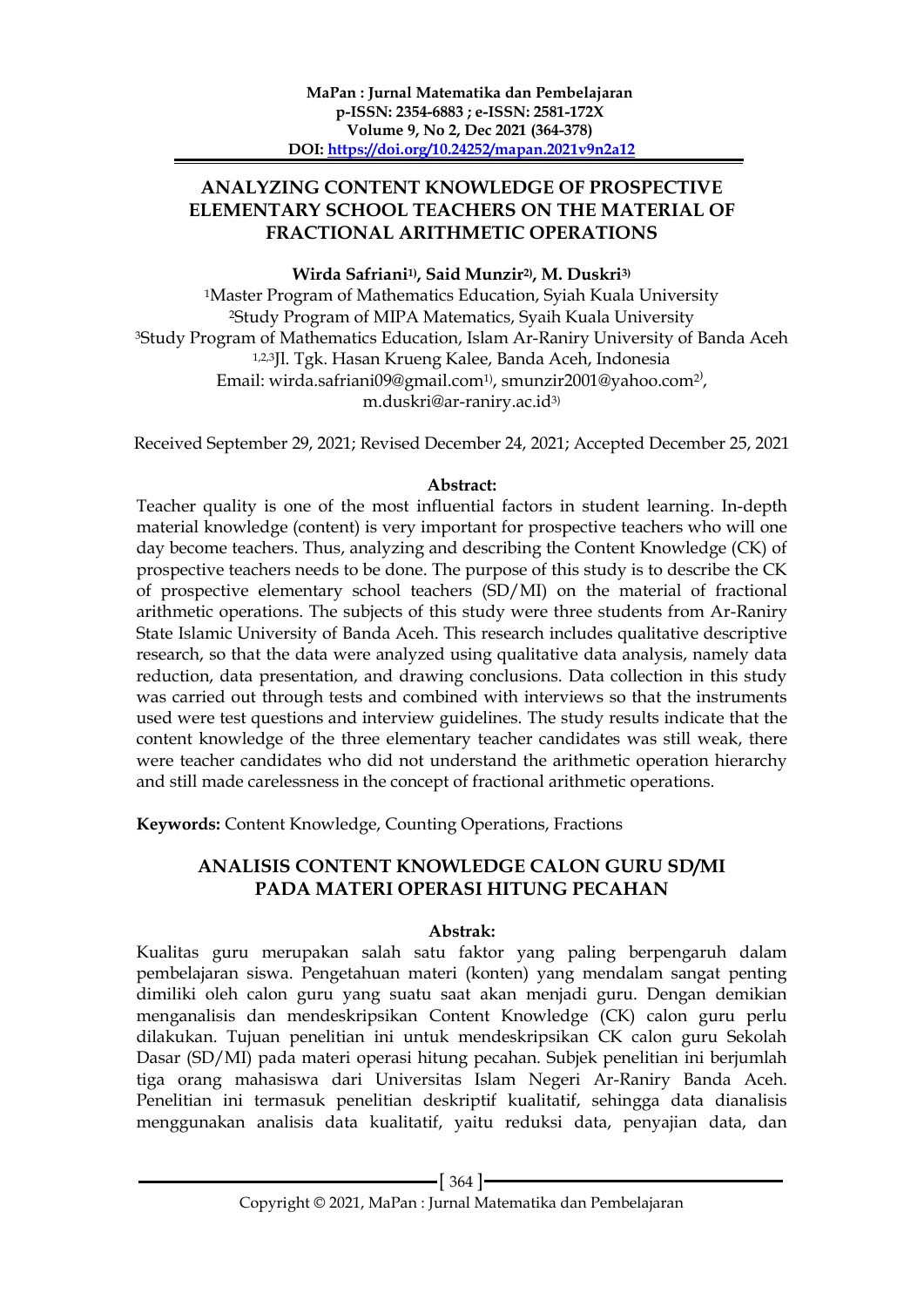penarikan kesimpulan. Pengumpulan data pada penelitian ini dilakukan melalui tes dan dipadu wawancara, sehingga instrumen yang digunakan ialah soal tes dan pedoman wawancara. Hasil penelitian menunjukkan bahwa pengetahuan konten (content knowledge) ketiga calon guru SD/MI dapat dikatakan masih lemah, terdapat calon guru yang tidak memahami hierarki operasi hitung, dan masih melakukan kecerobohan-kecerobohan pada konsep operasi hitung pecahan.

**Kata Kunci**: Content Knowledge, Operasi Hitung, Pecahan

*How to Cite:* Safriani, W., Munzir, S., & Duskri, M. (2021). Analyzing Content Knowledge of Prospective Elementary School Teachers on The Material of Fractional Arithmetic Operations**.** *MaPan: Jurnal Matematika dan Pembelajaran*, *9*(2), 364-378.

https://doi.org/10.24252/mapan.2021v9n2a12.

# **INTRODUCTION**

earning achievement of students in a lesson is highly expected for a teacher. Not only can students' learning achievement be measured by I their success in competitions both within and outside the school setting, earning achievement of students in a lesson is highly expected for a teacher. Not only can students' learning achievement be measured by their success in competitions both within and outside the school setting, but also by quality of teachers in determining the most appropriate learning process for the students affects student progress. According to the Deputy for Education and Religion Coordination of the Coordinating Ministry for Human Development and Culture (Kemenko PMK), Agus Sartono (2020) said that one of the key aspects of student learning success is the teacher, where teachers play an important role in education in addition to infrastructure, curriculum, and other supporting aspects. Ilyas Ismail (2010) stated that the achievement that indicates low mathematical competence is influenced by the teacher's quality. Additionally, the research results indicate a positive relationship between knowledge possessed and the quality of learning (Lee & Santagata, 2020). Therefore, comprehensive knowledge for a teacher or teacher candidate is a very important factor to have.

Understanding comprehensive mathematics material (content) is essential for prospective teachers, as the quality of future teaching is defined and is ultimately their duty. Based on the researcher's preliminary research, which was supported by the findings of other studies, the majority of students encountered conceptual errors for fractional arithmetic operations (Safriani, Maulidi, Munzir, & Duskri, 2019). Safriani, Maulidi, Munzir, and Duskri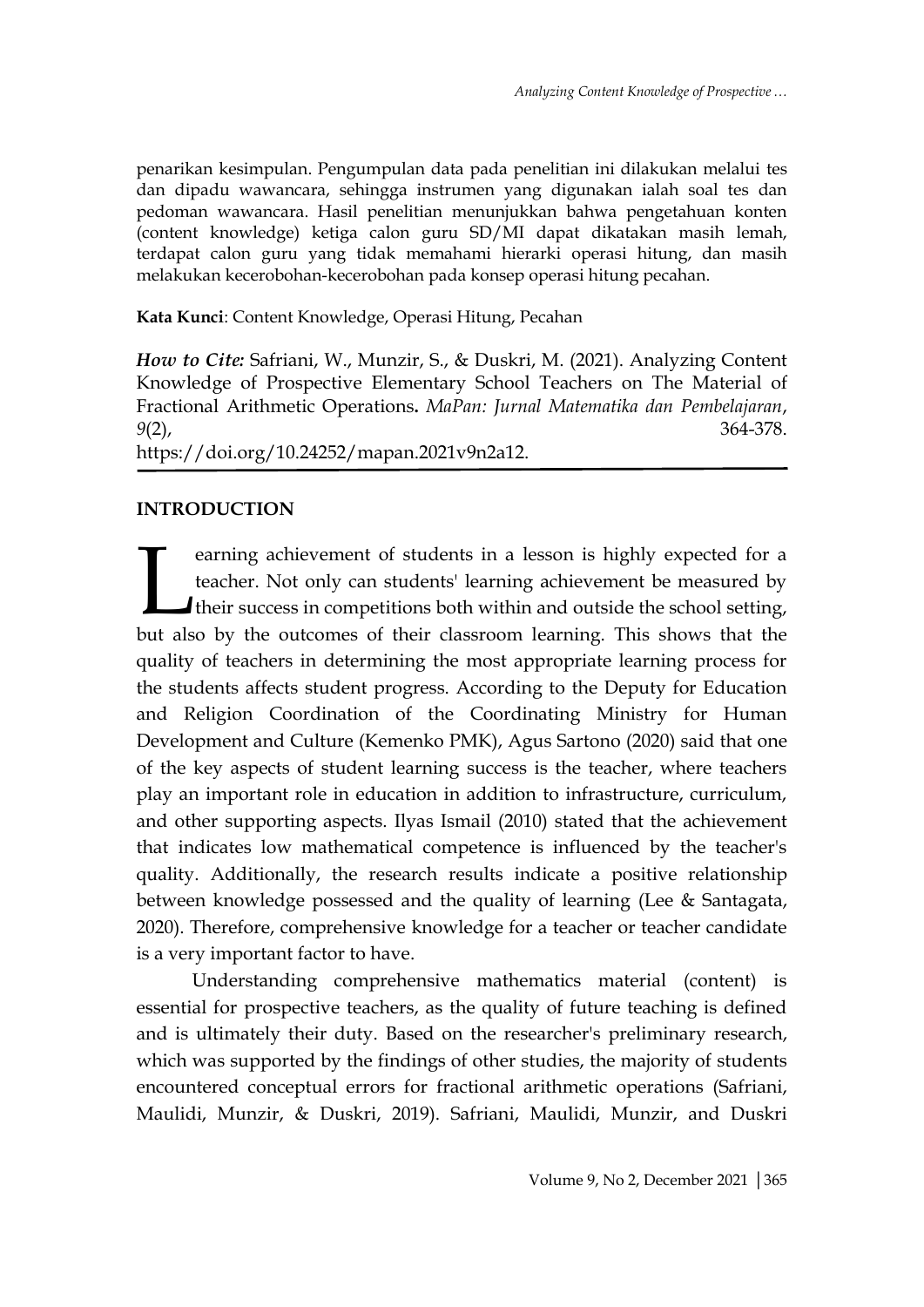(2019). According to the Program for International Student Assessment (PISA) in 2018, the average mathematical competence of Indonesian students was 386, placing them in the bottom six countries (OECD, 2018). Additionally, according to Trends in International Mathematics and Science (TIMSS) study in 2015, Indonesian students' performance level was 46 out of 51 nations, with 397 of an average score.

According to TIMSS, in 2019, less than half of students have teachers who are professional in learning and can influence students' critical thinking skills, while 70% of other students have teachers who need further develop their professionalism. Based on preliminary research and reports from PISA and TIMSS, the content knowledge of teachers/prospective teachers plays an important role in overcoming low student learning outcomes and students' difficulties in learning fractional arithmetic operations. Content knowledge of teachers/prospective teachers is also part of the professionalism of teachers/prospective teachers. Therefore, research on the content of a teacher is important since he is still a prospective teacher. The professional development of teachers has been regulated in Government Regulation Number 74 of 2008 concerning teachers and lecturers as a juridical basis on competence and certification. The first article states that a professional teacher must meet several requirements, including academic qualifications, competencies, educator certification, physical and spiritual fitness, and the ability to realize national education goals. Additionally, the second article explains that the competencies in the first article are a set of knowledge, skills, and behaviors that teachers must possess, live, master, and actualize in carrying out professional duties. The teacher competencies in section one of article one in Government Regulation number 74 are pedagogic, personal, social, and professional competencies. The second section of the first article defines professional competence as teachers' ability to master the fields of science, technology, and/or arts and culture in which they are certified. Teachers at least must master the subject matter broadly and deeply under the standard content of the educational unit program, the subjects and groups of subjects to be taught, as well as the concepts and methods of relevant scientific, technological, or artistic disciplines that conceptually overlap or are coherent with the educational unit program, subject and/or group of subjects to be taught. In other words, professional competence is known as content knowledge. Sanjaya (2010) states that a good teacher is a teacher who can master the subject matter well and use it effectively as a learning resource for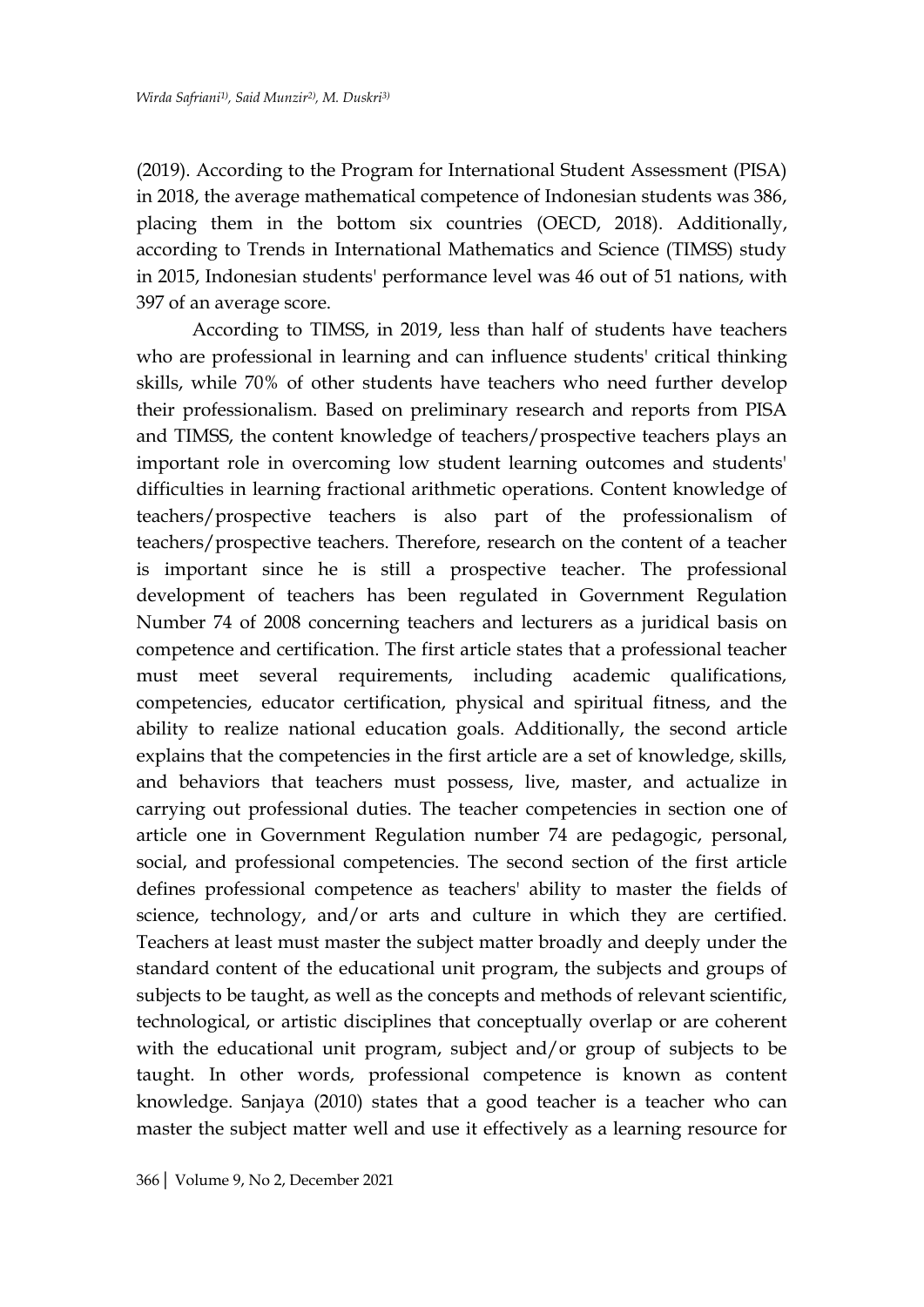students. In addition, Rahmawati (2014) states that teachers' weak mastery of content is an obstacle for them to understand and overcome students' learning difficulties or misconceptions. As a result, professional teachers need to have Content Knowledge (CK).

A professional teacher has good Pedagogical Content Knowledge (PCK). Shulman (1986) defines PCK as a unique knowledge that combines pedagogic knowledge and content knowledge to teach the material to students easily. One aspect of PCK related to content knowledge is an in-depth understanding of basic mathematics and procedural knowledge.

Research on content knowledge (CK) for prospective teachers is interesting to be explored. One of the researchers, (Lisnani, 2019), who examined the initial conceptual understanding of elementary school teacher candidates of fractions, found that elementary school teacher candidates' conceptual understanding of fractions was still low at 33.82%. Furthermore, the research of Santi, Maharani, and Setiyani (2020) indicated that students made errors in solving story form problems on fractions. The errors were unable to notate fractional numbers when given a picture, unable to know the meaning of fractions, unable to add mixed fractions with different denominators, unable to perform mixed fraction subtraction operations, unable to perform division of natural numbers by fractions, and unable to convert mixed fractions into ordinary fractions.

The studies mentioned previously discuss the basic concepts of elementary school teacher candidates. This study further discusses the indepth understanding of basic mathematics and procedural knowledge, which are aspects of Pedagogical Content Knowledge (PCK). This further discussion needs to be carried out because it is the most important aspect in the PCK of prospective teachers to meet the professional requirements as teachers, especially Content Knowledge. The difference between this research and existing research is that this research discusses more deeply related to procedural knowledge and in-depth understanding of elementary mathematics teacher candidates for elementary teachers on fractional arithmetic operations while existing research only discusses mistakes made by prospective teachers. Therefore, researchers are interested in discussing the most important aspects for prospective teachers.

Based on the researchers' explanations, the purpose of this study is to describe procedural knowledge and in-depth understanding of basic mathematics for elementary teachers on fractional arithmetic operations.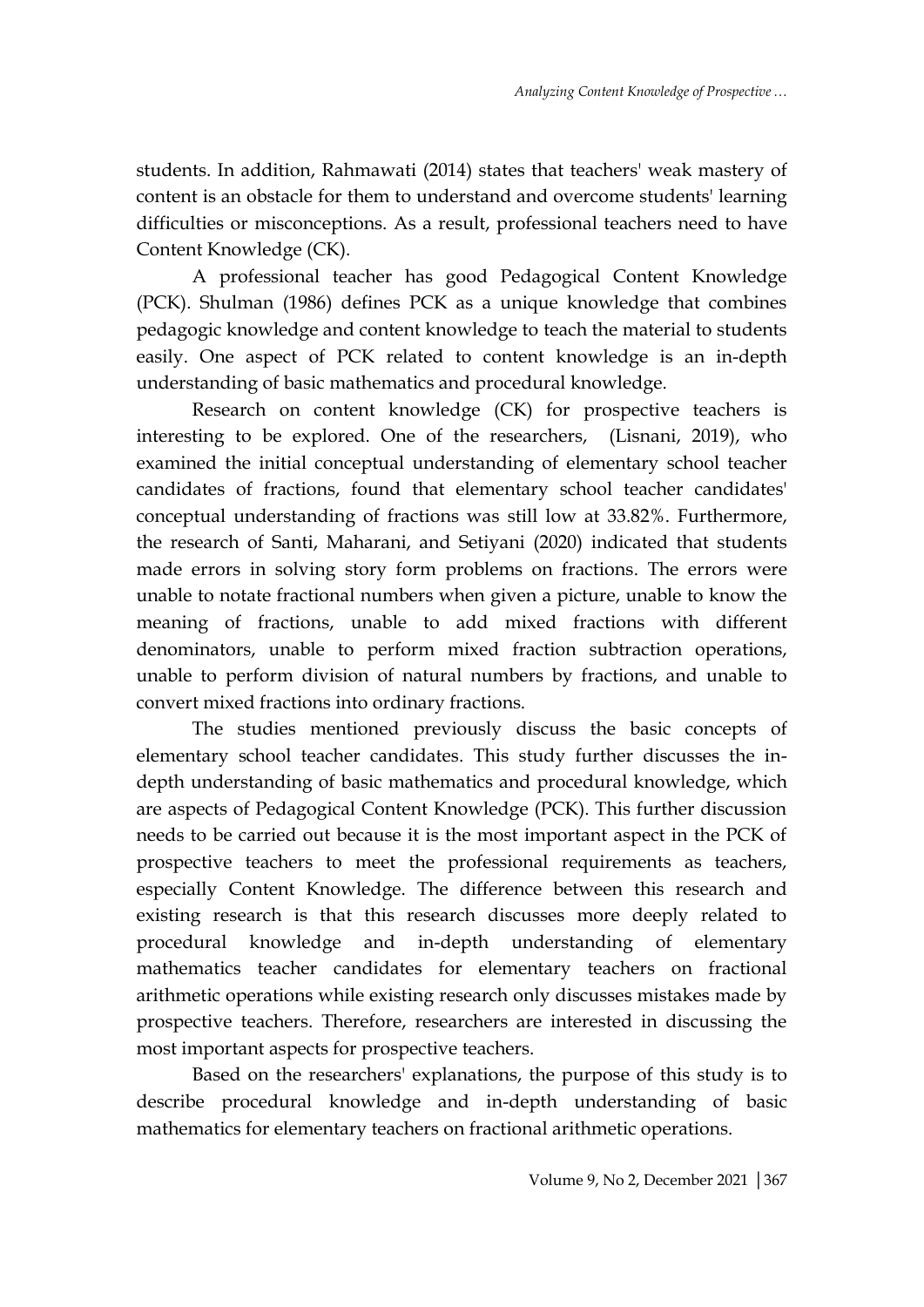#### **METHODS**

This study aims to describe the Content Knowledge of prospective elementary school teachers on fractional arithmetic operations. The research subjects were three teacher candidates from elementary school teacher education at the Ar-Raniry State Islamic University in Banda Aceh. The three teacher candidates are PT-1, PT-2, and PT-3. The research subject was taken using the purposive sampling technique with specific considerations. These considerations are based on a GPA > 3.00, having met all the requirements for graduation, and is ready to serve in school. The research subjects only consisted of three prospective teachers because the data was saturated and did not provide new information. This research was conducted from 17 July 2020 to 10 October 2020.

Content Knowledge aspects examined in this study are procedural knowledge and an in-depth understanding of basic mathematics. The indicators discussed in procedural knowledge and in-depth understanding of basic mathematics are that prospective teachers can understand the hierarchy of arithmetic operations and problem-solving procedures and understand the concepts of fractional arithmetic operations.

Data collection in this study was carried out using tests and interviews. The test instrument used in this study is adapted from An, Kulm, and Wu (2004); Isiksal and Cakiroglu (2011) and validated by three expert lecturers. For the Content Knowledge data of prospective teachers to be valid, this study uses time triangulation. Furthermore, the data were analyzed by Milles and Huberman analysis techniques, namely data collection, data reduction, and conclusions. After the data is obtained, the researcher performs data reduction, namely sorting out important data that can be used in research and discarding data that is not needed. Then, the next step is to present the important data in the aspects studied. Then draw conclusions based on tests and combined interviews. Initially, conclusions were drawn based on each test and combined with interviews, and finally, major conclusions were drawn from each conclusion obtained. The consistency of Content Knowledge data combined with interviews during the first and second tests resulted in the conclusion.

### **RESULTS AND DISCUSSION**

After conducting the research on three prospective elementary school teachers, the data obtained were analyzed. The research findings obtained by researchers are described as follows.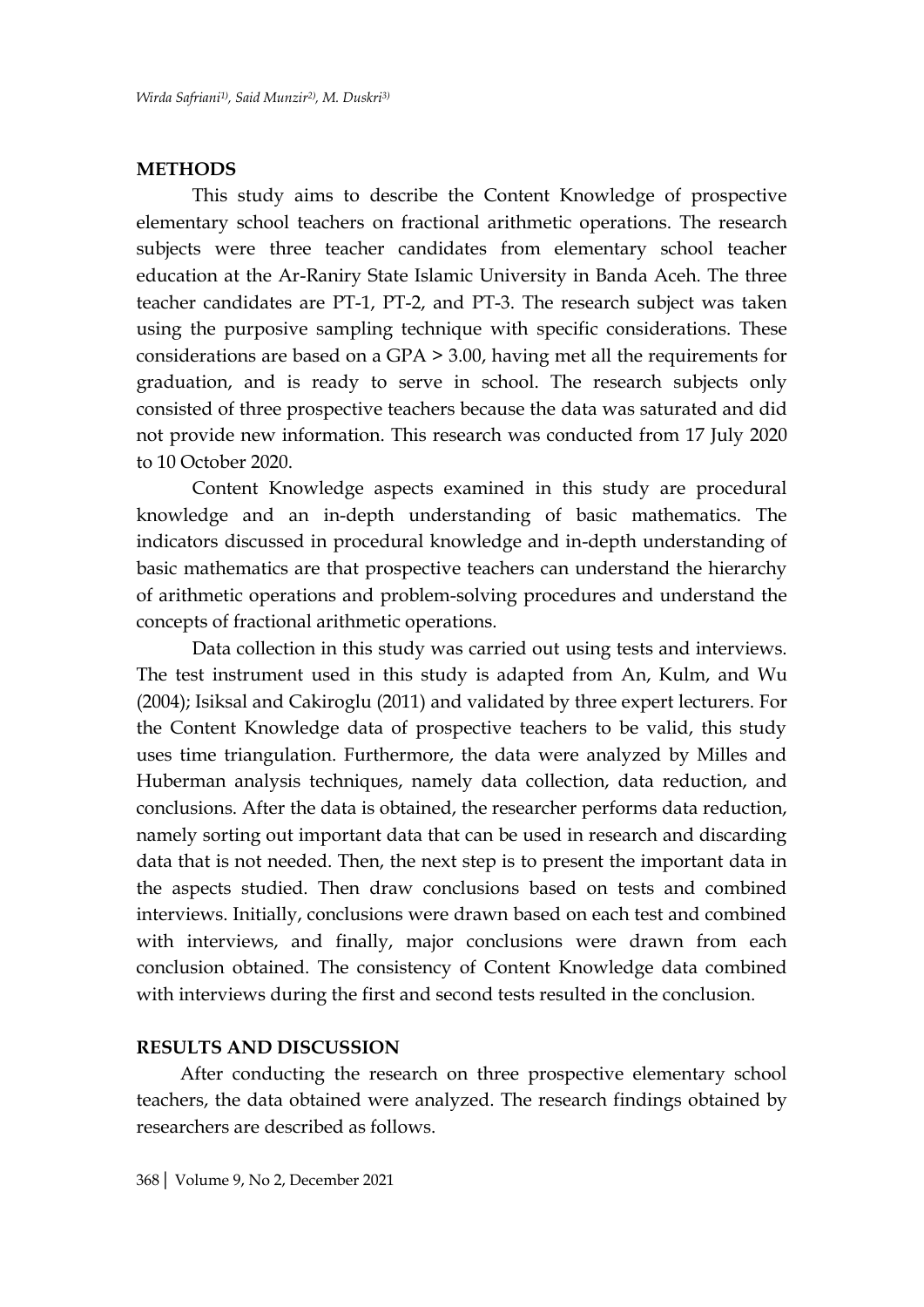In terms of procedural knowledge and in-depth understanding of basic mathematics, data were obtained from test number 1 combined with interviews twice. Table 1 below summarizes the test results from the 1st Prospective Teacher (PT-1) at the first test combined with an interview.

| PT-1's answer to the first test                                                                                                                                                         | <b>Revision during interview</b>                                                                                                                                                                                                                                                      |
|-----------------------------------------------------------------------------------------------------------------------------------------------------------------------------------------|---------------------------------------------------------------------------------------------------------------------------------------------------------------------------------------------------------------------------------------------------------------------------------------|
| $2\frac{3}{5}-1+2\frac{2}{5}:\frac{1}{4}\times1\frac{2}{9}$                                                                                                                             | $2\frac{3}{5} - 1 + 2\frac{2}{5}$ ; $\frac{7}{9} \times 1\frac{2}{9}$                                                                                                                                                                                                                 |
| $=\frac{13}{5}-1+\frac{12}{5}$ $\frac{1}{4} \times \frac{11}{9}$<br>$=\left(\frac{1}{6} \frac{1}{2} - \frac{1}{1} + \frac{12}{5}\right) : \left(\frac{1}{4} \times \frac{17}{3}\right)$ | $\frac{1}{3}$ $\left(\frac{13}{5} - \frac{1}{1} + \frac{12}{5}\right)$ $\cdot \left(\frac{1}{4} + \frac{1}{9}\right)$<br>$\frac{1}{2} \left( \frac{24}{10} - \frac{10}{10} + \frac{24}{10} \right)$ $\left( \frac{1}{4} \times \frac{1}{2} \right)$<br>$\frac{10}{10}$ $\frac{1}{26}$ |
| $\leq (2,6-1+2,4): \left(\frac{11}{36}\right)$                                                                                                                                          | $\frac{40}{10}$ : $\frac{1}{36}$                                                                                                                                                                                                                                                      |
| $= 6 : 0,305$                                                                                                                                                                           | $\frac{46}{10} \times \frac{36}{11}$                                                                                                                                                                                                                                                  |
| $= 19.67$                                                                                                                                                                               |                                                                                                                                                                                                                                                                                       |
| Figure 1. PT-1's answer to the first test                                                                                                                                               | Figure 2. PT-1's answer revision                                                                                                                                                                                                                                                      |

Table 1. PT-1's Answer to the First Test Combined with Interview

Figure 1 illustrates that PT-1 can correctly apply the concepts of converting mixed fractions into ordinary fractions and counting fraction operations. However, the answer also shows that PT-1 does not follow the arithmetic operation hierarchy, and PT-1 solves by converting all fractions into decimal numbers. Researchers suspect that understanding the concept of PT-1 in solving the given problem only uses this method. After interviewing PT-1, the answer is indicated in Figure 2: PT -1 solves the problem without converting fractions to decimal numbers. Still, PT -1 does not solve according to the operating hierarchy described in Figure 1. Next, the researchers conducted the second test with an interview to get the valid data of PT-1 related to the hierarchy of arithmetic operations. PT-1's results of the second test with the interview are shown in table 2.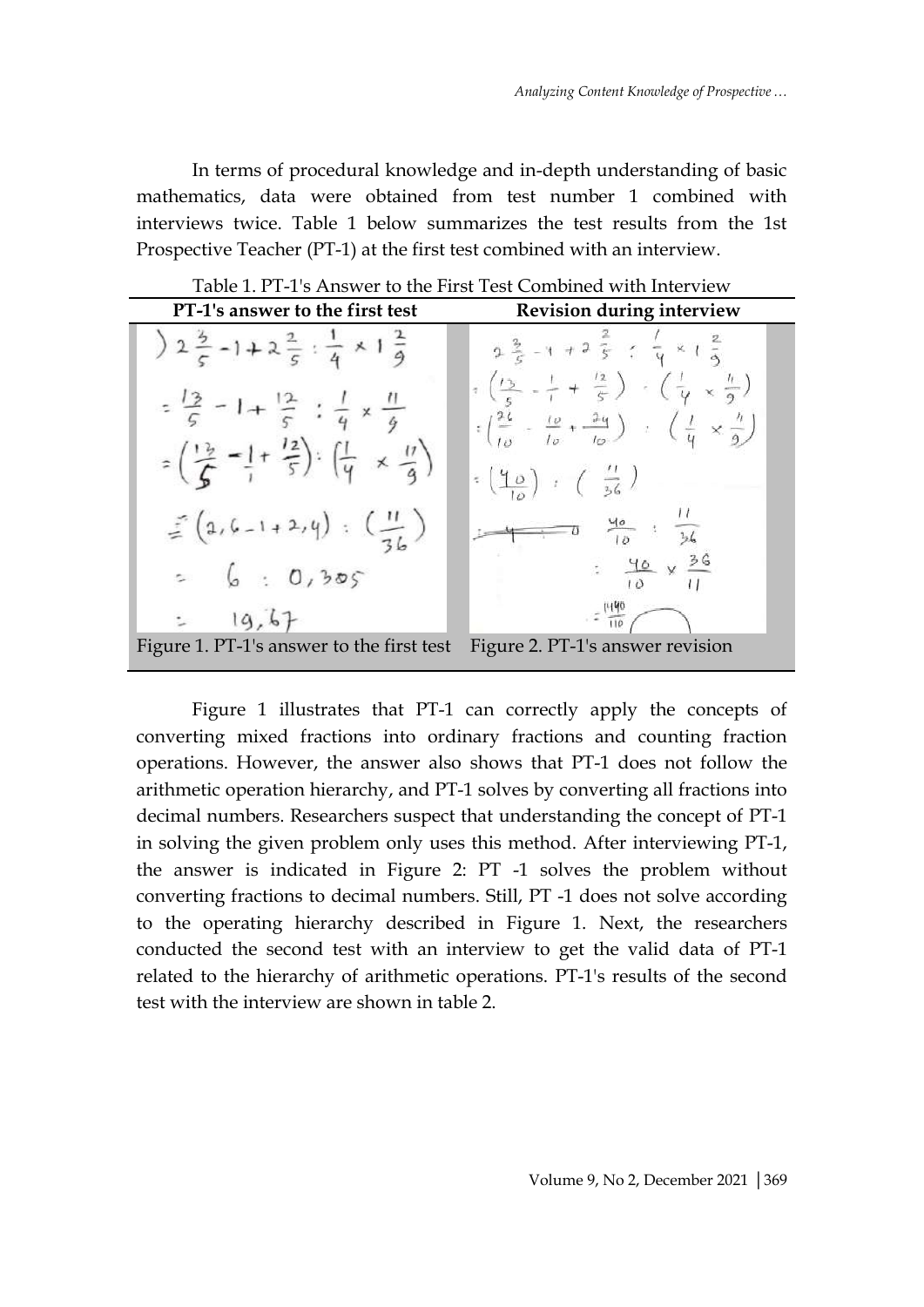| PT-1's answer to the second test                                                                                                                                                                                                                                                                                                                                                                                                                                                                                                                                                  | <b>Revision during interview</b> |
|-----------------------------------------------------------------------------------------------------------------------------------------------------------------------------------------------------------------------------------------------------------------------------------------------------------------------------------------------------------------------------------------------------------------------------------------------------------------------------------------------------------------------------------------------------------------------------------|----------------------------------|
| $2-\frac{1}{4}:\frac{2}{3}+3\frac{2}{5}x+\frac{3}{4}$<br>$P\left(\frac{2}{7} - \frac{1}{4}\right) : \left(\frac{2}{3} + 3\frac{2}{5}\right) \times 1\frac{3}{4}$<br>$\frac{1}{2}$ ( $\frac{8}{4}$ - $\frac{1}{4}$ ) ; $\left(\frac{2}{3} + \frac{13}{5}\right) \times 1\frac{3}{4}$<br>$\frac{1}{4}$ = $\left(\frac{7}{4}\right)$ = $\left(\frac{10}{15} + \frac{51}{15}\right) \times 1\frac{3}{4}$<br>: $\frac{1}{4}$ : $\frac{61}{15}$ x 1 $\frac{3}{4}$<br>$\frac{1}{4}$ $\frac{61}{15}$ x<br>$\times \frac{1}{u}$<br>$\frac{1}{4}$ : (<br>$=\frac{7}{4}$<br>$\frac{4+1}{60}$ |                                  |
|                                                                                                                                                                                                                                                                                                                                                                                                                                                                                                                                                                                   |                                  |
| 202                                                                                                                                                                                                                                                                                                                                                                                                                                                                                                                                                                               |                                  |
| Figure 3. PT-1's answer to the second test                                                                                                                                                                                                                                                                                                                                                                                                                                                                                                                                        |                                  |

Table 2. PT-1's Answer to the Second Test Combined with Interview

Figure 3 describes that PT-1 correctly converts mixed fractions into ordinary fractions, accurately performs arithmetic operations, and does not convert fractions into decimal numbers. However, PT-1 is incorrect due to PT-1 failing to complete following the operating hierarchy. Meanwhile, PT-1 did not provide answer revision throughout the interview, but PT-1 explained how to solve the problem. Researchers suspect that PT-1 does not understand the hierarchy of operations. In the interview, information was obtained that PT-1 can understand the concept of fractional arithmetic operations but not the hierarchy of operations.

Based on the results of the first and second tests combined with interviews, it can be concluded that PT-1 understands the concept of fractional arithmetic operations but does not comprehend the hierarchy of arithmetic operations.

The test results of the 2nd Prospective Teacher (PT-2) at the 1st test combined with interviews are illustrated in table 3 as follow.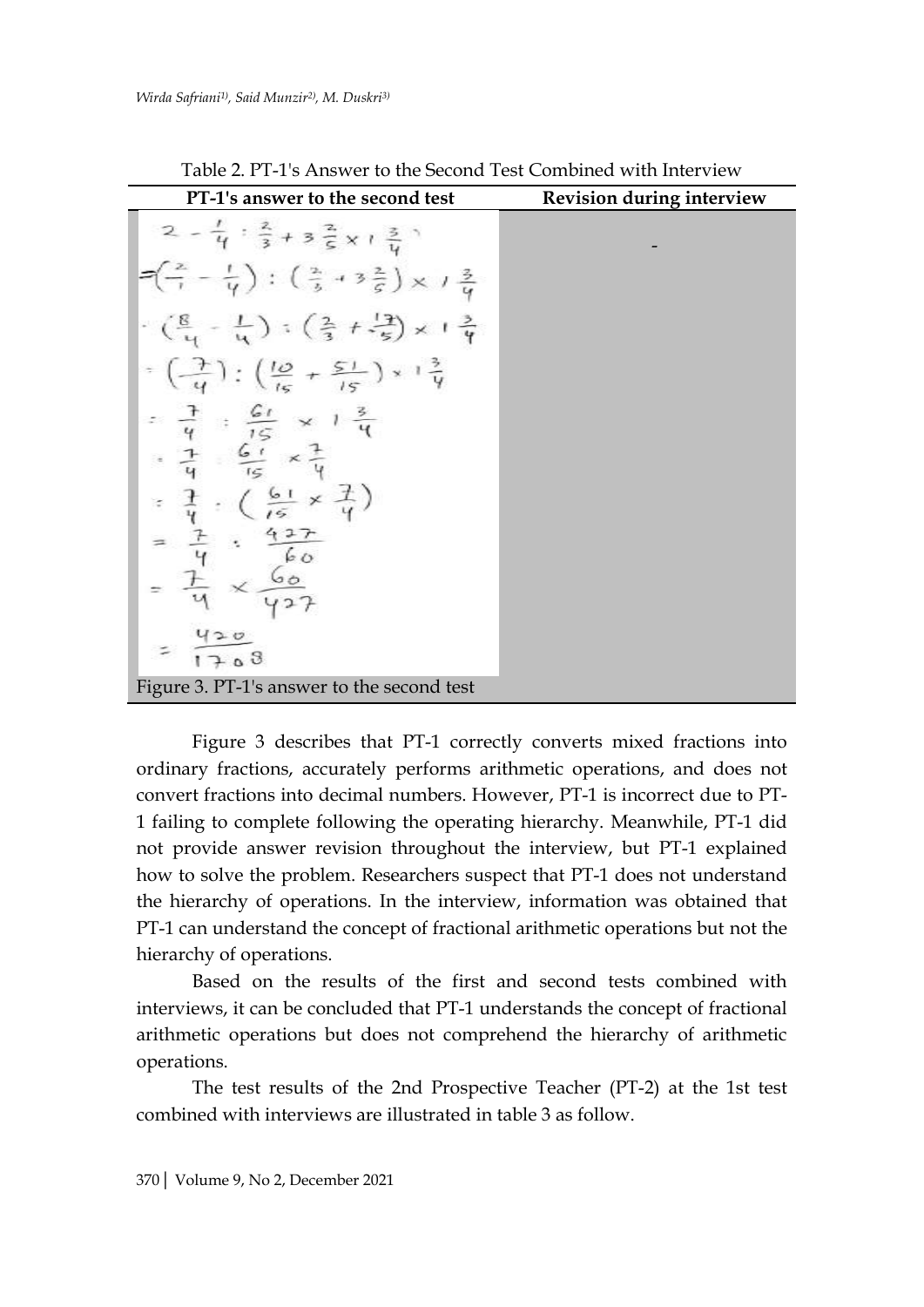

Table 3. PT-2's Answer to the First Test Combined with Interview **PT-2's answer to the first Revision during interview**

On the first test, PT-2 did not answer the questions. PT-2 stated during the interview that she forgot the concept of fractional arithmetic operations throughout the test. However, she had already remembered the concept of fractional arithmetic operations when interviewed, which enabled her to solve the problem, as illustrated in Figure 4. As shown in Figure 4, PT-2 has solved the problem using the concept of fractional operations and understands the hierarchy of arithmetic operations. Then, the researchers ran a second test and combined interviews to determine the validity of PT-2's data about the concept of fractional arithmetic operations and the hierarchy of arithmetic operations. The test results from PT-2 combined with the interview in the second test are shown in table 4.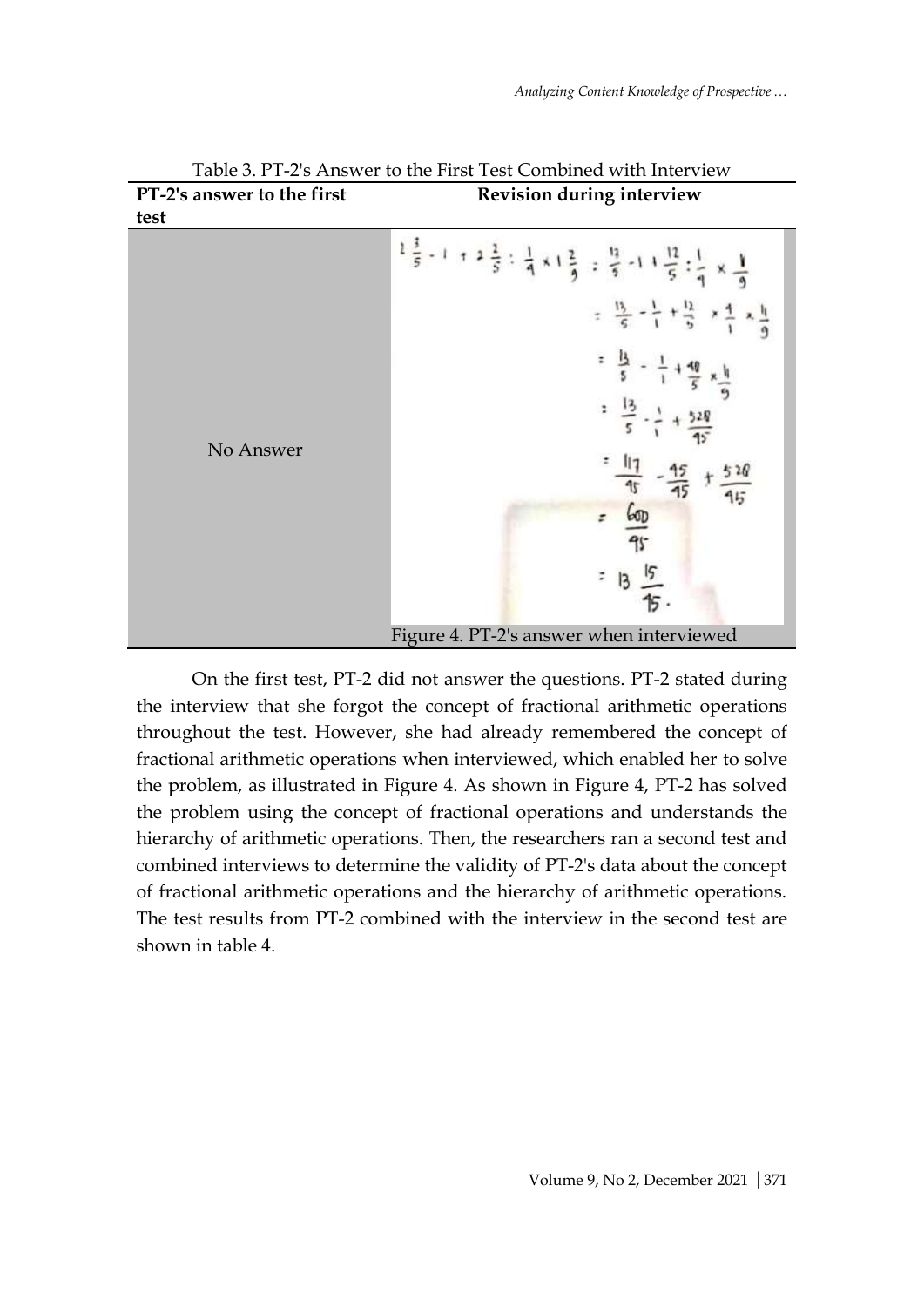| $\frac{1}{4}$<br>i,<br>I, | PT-2's answer to the second test           | Revision during interview |
|---------------------------|--------------------------------------------|---------------------------|
|                           |                                            |                           |
|                           |                                            |                           |
|                           |                                            |                           |
|                           |                                            |                           |
|                           |                                            |                           |
|                           |                                            |                           |
|                           | Figure 5. PT-2's answer to the second test |                           |

Table 4. PT-2's Answer to the Second Test Combined with Interview

Figure 5 describes that PT-2 applies the concept of converting mixed fractions into ordinary fractions, uses the concepts of addition, subtraction, multiplication, and division of fractions correctly, and understands the hierarchy of arithmetic operations. Likewise, PT-2 adequately explained problem-solving well during the interview using the hierarchy of mathematical operations and the concept of fractional operations. Based on the results of the first and second tests combined with interviews, it can be concluded that PT-2 understands the concept of fractional arithmetic operations and the hierarchy of arithmetic operations.

The test results of the 3rd Prospective Teacher (PT-3) at the first test combined with the interview are illustrated in table 5.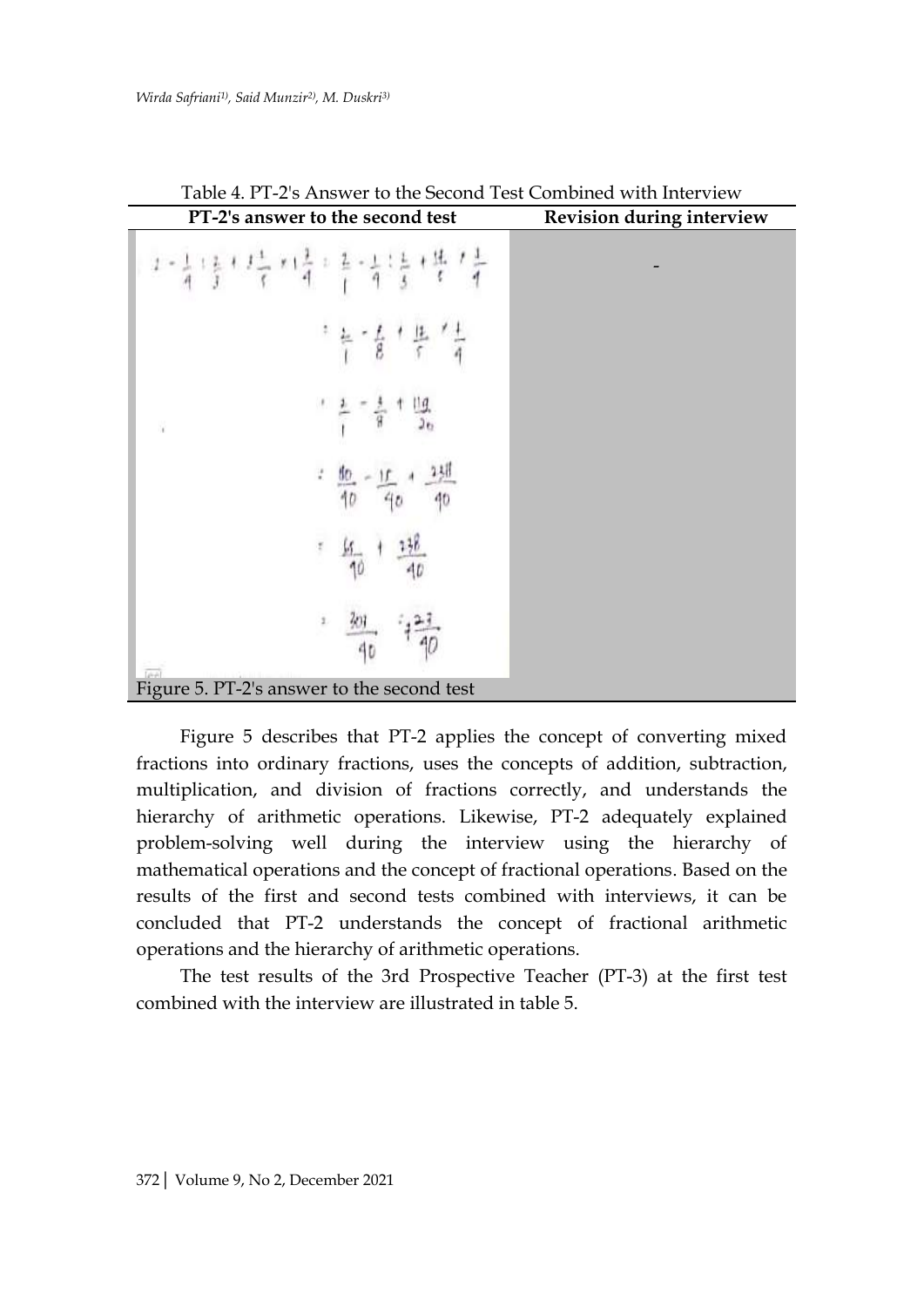| PT-3's answer to the first test           | Revision during interview |
|-------------------------------------------|---------------------------|
|                                           |                           |
|                                           |                           |
| 618                                       |                           |
| Figure 6. PT-3's answer to the first test |                           |

Table 5. PT-3's Answer to the First Test Combined with Interview

Figure 6 describes that PT-3 can solve problems following the operating hierarchy. However, the final result is false because PT-3 incorrectly converts  $1\frac{2}{9}$  $\frac{2}{9}$  into a common fraction. Researchers suspect the error was only due to carelessness. PT-3 can explain her mistake based on the interview results. The researchers conducted a second test and combined interviews to get the validity of the PT-3 data related to the hierarchy of arithmetic operations. Table 6 summarizes the findings of PT-3 combined with the interview result at the second test.

Table 6. PT-3's Answer to the Second Test Combined with Interview

| PT-3's answer to the second test                                     | <b>Revision</b> during interview |
|----------------------------------------------------------------------|----------------------------------|
| $-\frac{1}{4}$ : $\frac{2}{3}$ + 3 $\frac{2}{5}$ × ( $\frac{3}{4}$ ) |                                  |
| $-x\frac{3}{2} + \frac{11}{15}$                                      |                                  |
| 119<br>$\overline{20}$                                               |                                  |
| 238                                                                  |                                  |
| $\frac{253}{40}$                                                     |                                  |
|                                                                      |                                  |
|                                                                      |                                  |
| Figure 7. PT-3's answer to the second test                           |                                  |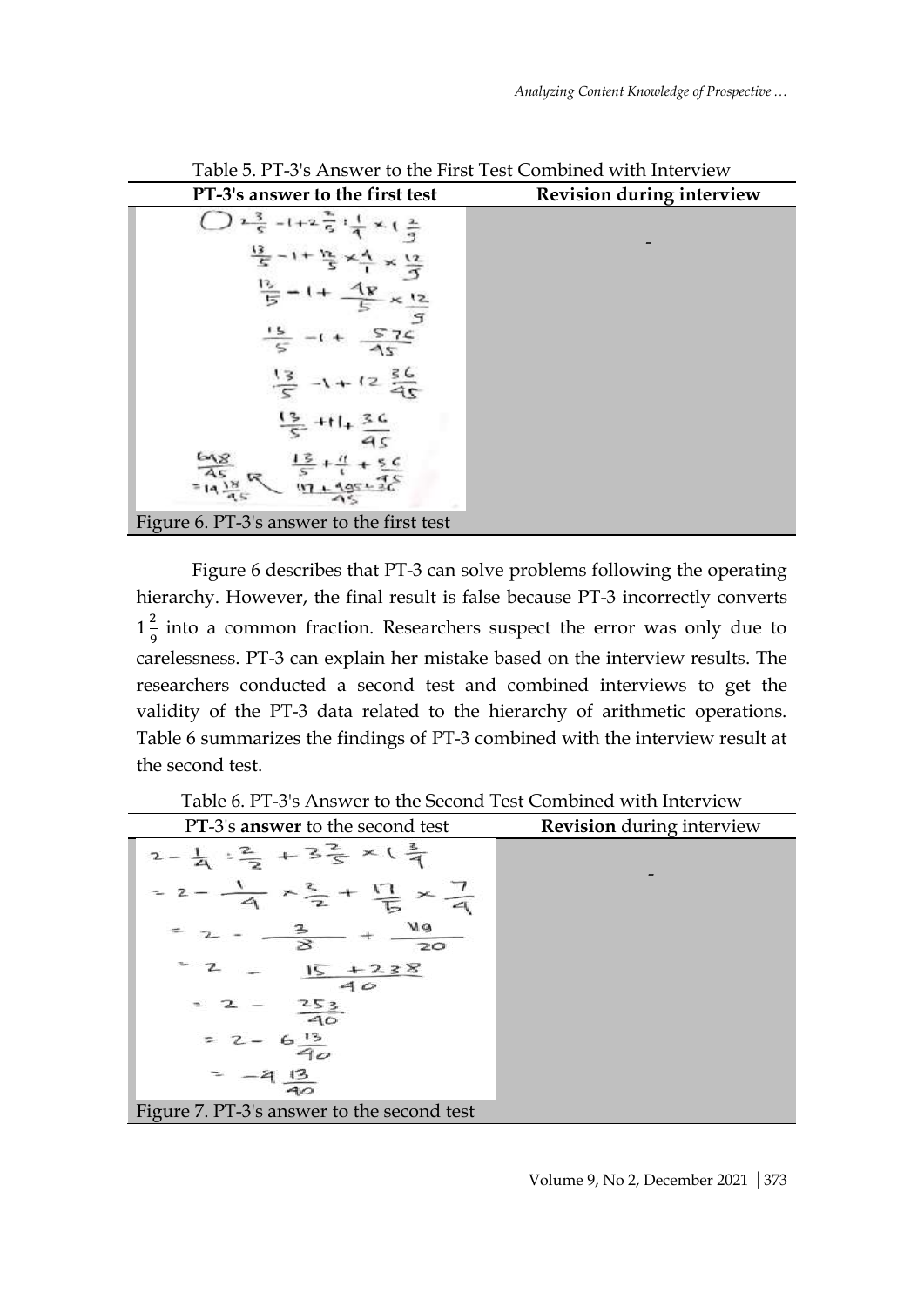Figure 7 shows that PT-3 applies the concept of converting mixed fractions into ordinary fractions and the concepts of addition, subtraction, multiplication, and division of fractions correctly. PT-3 also understands the hierarchy of arithmetic operations. However, PT-3's answer is incorrect for the solution of  $2-\frac{3}{8}$  $\frac{3}{8} + \frac{1}{2}$  $\frac{119}{20}$  = 2 -  $\frac{1}{2}$  $\frac{+238}{40} = 2 - \frac{2}{4}$  $\frac{255}{40}$ . Researchers suspect the error was only due to carelessness. Similarly, throughout the interview, PT-3 described problem-solving using the hierarchy of mathematical operations and the concept of fractional operations, and he/she expressed confidence in his/her responses.

Errors on the second test conducted by PT-3 can be harmful to students. PT-3 was supposed to be aware of the inaccuracy. A third test was carried out combined with interviews to ensure further the researcher about the mistakes caused by PT-3. The results of the third test are shown in table 7.

| PT-3's answer to the third test           |
|-------------------------------------------|
| 20                                        |
| Figure 8. PT-3's answer to the third test |

Table 7. PT-3's Answer to the Third Test Combined with Interview

Figure 8 illustrates that PT-3 has successfully applied the concepts of converting mixed fractions into ordinary fractions and counting fraction operations. PT-3 also understands the hierarchy of arithmetic operations. PT-3 was able to explain the completion according to the concept during the interview and did not make any mistakes similar to those in the second test. However, it is possible that these faults can occur at another time.

Based on the results on the first, second, and third tests combined with interviews, it can be concluded that PT-3 understands the concepts of fractional arithmetic operations and the hierarchy of arithmetic operations but is often careless in answering questions.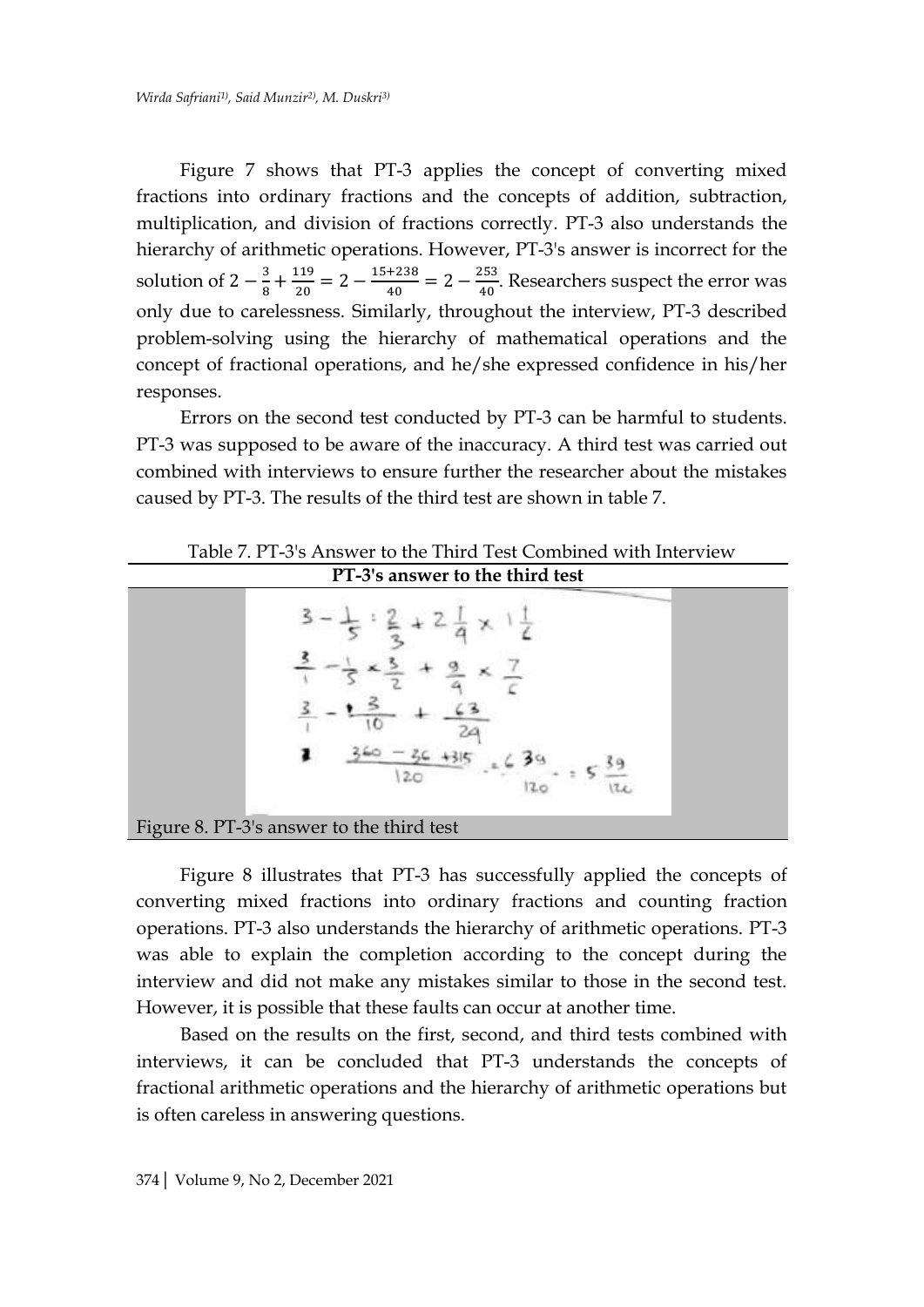A teacher is an educator who has various kinds of responsibilities, including educating students, teaching material concepts to students, and developing themselves into professional teachers. One of the requirements for professional development of teachers based on Government Regulation No. 74 of 2008 is that a teacher must have various competencies, namely paedagogic, personal, social, and professional competencies. Regarding professional competence in the Government Regulation, the teacher must possess comprehensive and in-depth knowledge of the subject matter, also known as content knowledge.

Content knowledge is information about the subject matter that the teacher will teach the students. Content knowledge can consist of concept explanations, analogies from understanding concepts, and organizing between concepts. The quality of teacher/prospective teacher content knowledge significantly impacts the learning process and becoming a professional teacher.

Mathematics is one of the content knowledge that must be taught to students. According to Auslin (2021), in The National Interest, a country can develop its economy widely, and companies can become very advanced due to the underlying mathematics. In addition, the importance of studying mathematics is also because mathematics can shape a person's mindset to be intelligent, creative, and independent (Khuzaeva, 2014).

Based on the discussion of the Content Knowledge (CK) aspects studied in this study, several important findings should be discussed. The findings in this study are the aspects of procedural knowledge and in-depth understanding of basic mathematics related to the concept of counting fractions and knowledge of the arithmetic operation hierarchy from the three prospective teachers. It was discovered that there were prospective teachers who made procedural errors and carelessness.

Procedural errors made by prospective teachers were caused by a lack of understanding of the arithmetic operation hierarchy. For example, PT-1 made a mistake because solving the problem did not follow the hierarchy of arithmetic operations. The consistency of PT-1 did not understand the arithmetic operation hierarchy was also seen during the interview and the second test combined with the interview. The findings indicate that there are prospective teachers who do not understand the hierarchy of arithmetic operations in line with the results of research by Anugrahana (2020); (Nurlita, 2016). Anugrahana (2020) stated that there were two mistakes made by PGSD (Elementary Teacher Education Department) students in completing the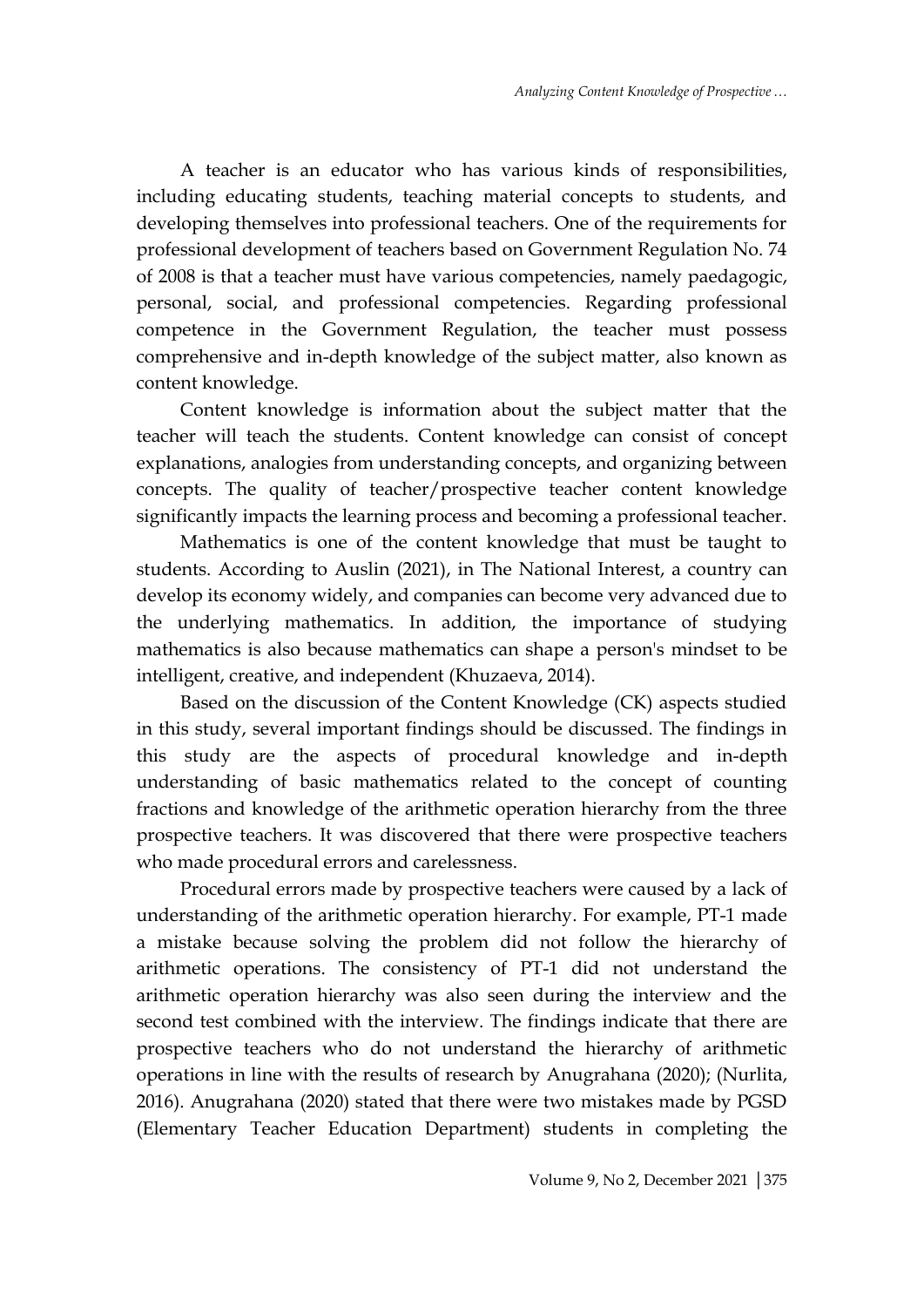concept of integer arithmetic operations. These are conceptual and procedural errors, respectively. One of the conceptual errors made by students is a mixed arithmetic operation error of multiplication, addition, and subtraction. Meanwhile, one of the procedural errors made by students is a failure to recognize the hierarchy when addition, subtraction, multiplication, and division are included in the mixed arithmetic operation. This study also shows that some students/prospective teachers make the same mistakes as shown by Anugrahana (2020). Likewise, research by (Nurlita, 2016) mentions the same error, namely, students completing mixed operations without consideration for the order of completion.

This study also discovered carelessness in fraction counting procedures, such as PT-3 in converting mixed fractions to common fractions, namely PT-3 changing  $1\frac{2}{9}$  $\frac{2}{9}$  to  $\frac{12}{9}$ . This is a thoughtless error because PT-3 is aware of her error and can explain the right change. This carelessness is also found in the research of Nurlita (2016). They found that while most students can complete addition and subtraction of ordinary fractions when the fraction is in the form of mixed fractions, students make errors, indicating that they did not understand the fraction concept correctly.

Based on the findings obtained can be fatal for the world of mathematics education. The benefits of this research are to provide an overview of the content knowledge of prospective SD/MI teachers on fractional arithmetic operations and as input and reflection for prospective teachers and lecturers in basic mathematics courses. Therefore, with this research, it is hoped that the lecturers who support courses should pay more attention to strengthening the concept by assisting prospective teachers. In addition, prospective teachers must continue to improve their knowledge related to the concept of fractional arithmetic operations and the hierarchy of arithmetic operations by improving the learning process outside the classroom because concepts knowledge and the hierarchy of arithmetic operations are basic knowledge must be known. Anugrahana (2020) states that if basic knowledge is wrong, it will be fatal to the formation of other concepts and may also experience errors.

#### **CONCLUSION**

This research shows that the content knowledge of the three teacher candidates is still lacking and weak. Some prospective teachers do not yet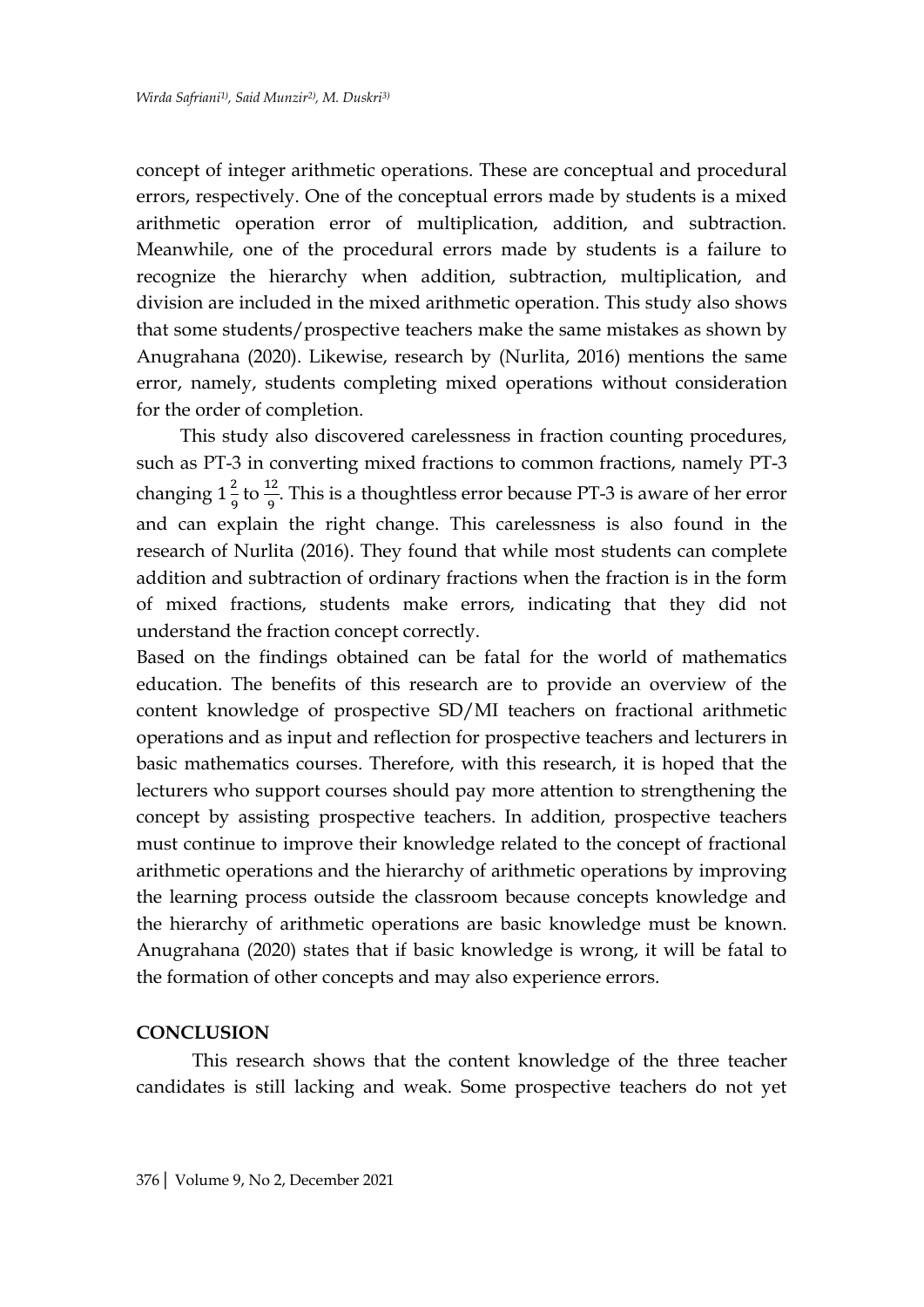understand the hierarchy of arithmetic operations, and they are also still making careless concepts of fractional arithmetic operations.

## **ACKNOWLEDGMENT**

The researchers would like to express their gratitude to all those who have helped them write this article, both the supervisors, the head of the PGMI (Madrasah Ibtidaiyah Teacher Education) Study Program and the prospective elementary school teachers who agreed to participate as research subjects.

# **REFERENCES**

- An, S., Kulm, G., & Wu, Z. (2004). The pedagogical content knowledge of middle school, mathematics teachers in China and the U.S. *Journal of Mathematics Teacher Education*, *7*(2), 145–172. https://doi.org/10.1023/ B:JMTE.0000021943.35739.1c.
- Anugrahana, A. (2020). Hambatan, solusi dan harapan: pembelajaran daring selama masa pandemi covid-19 oleh guru sekolah dasar. *Scholaria: Jurnal Pendidikan Dan Kebudayaan*, *10*(3), 282–289. https://doi.org/ 10.24246/j.js.2020.v10.i3.p282-289.
- Auslin, M. (2021). Michael Auslin. *National Interest*, *171*, 13–15.
- Isiksal, M., & Cakiroglu, E. (2011). The nature of prospective mathematics teachers' pedagogical content knowledge: the case of multiplication of fractions. *Journal of Mathematics Teacher Education*, *14*(3), 213–230. https://doi.org/10.1007/s10857-010-9160-x.
- Ismail, M. I. (2010). Kinerja dan kompetensi guru dalam pembelajaran. *Lentera Pendidikan : Jurnal Ilmu Tarbiyah Dan Keguruan*, *13*(1), 44–63. https://doi.org/10.24252/lp.2010v13n1a4.
- Khuzaeva, E. S. (2014). Mengembangkan pola pikir cerdas, kreatif dan mandiri melalui telematika. *Jurnal Lingkar Widyaiswara*, *1*(4), 138–148. Retrieved from https://juliwi.com/published/E0104/Paper0104\_138-148.pdf.
- Lee, J., & Santagata, R. (2020). A longitudinal study of novice primary school teachers' knowledge and quality of mathematics instruction. *ZDM*, *52*(2), 295–309. https://doi.org/10.1007/s11858-019-01123-y.
- Lisnani, L. (2019). Pemahaman konsep awal calon guru sekolah dasar tentang pecahan. *Mosharafa: Jurnal Pendidikan Matematika, 8*(1), 61–70.